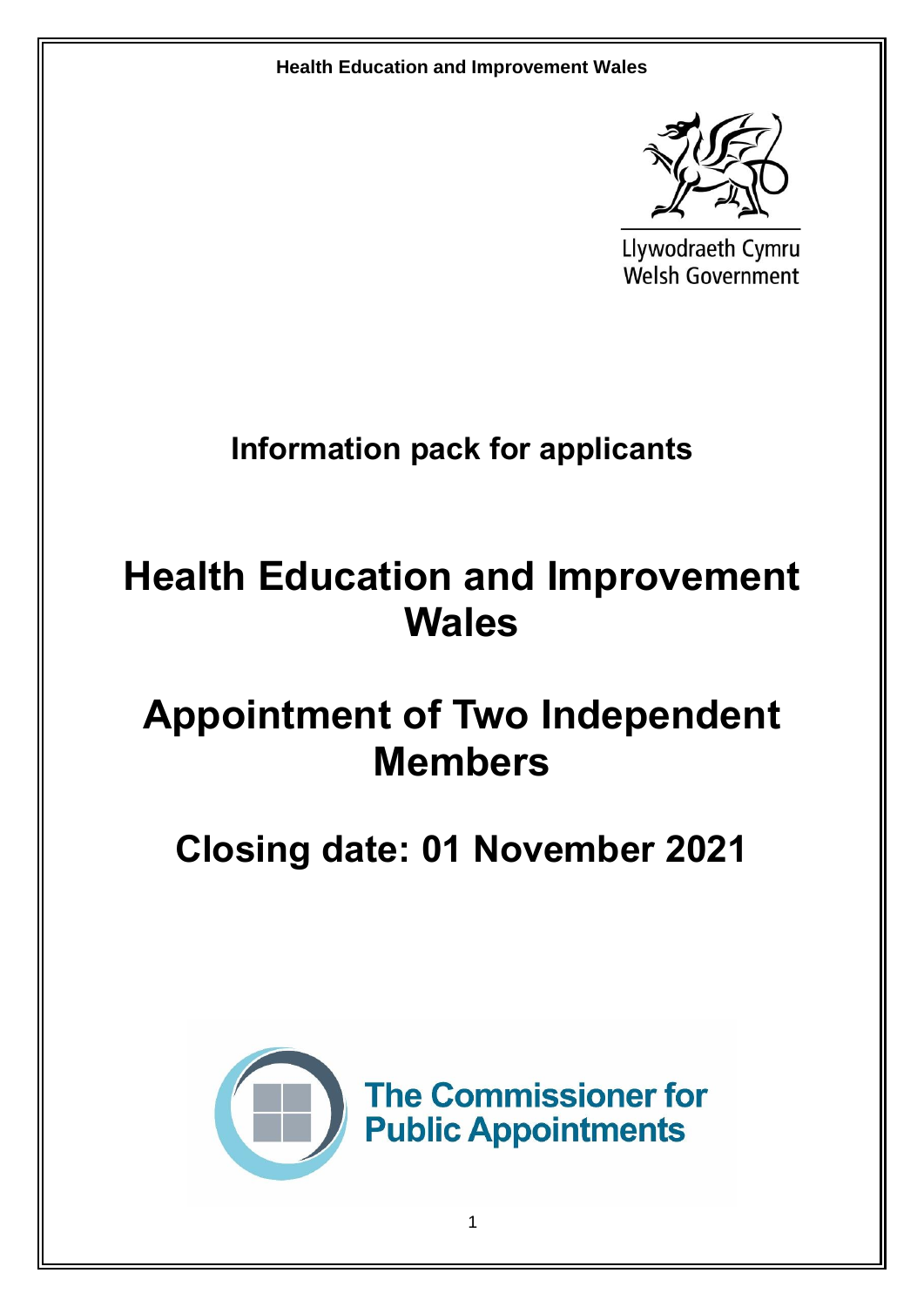# **Health Education and Improvement Wales Contents** Page **Making an Application 3-5** Annex A: The role of Chair / Member 6-9 **Annex B: The role and responsibilities of Health Education & Improvement Wales 10-11 Annex C: The selection process 12-13**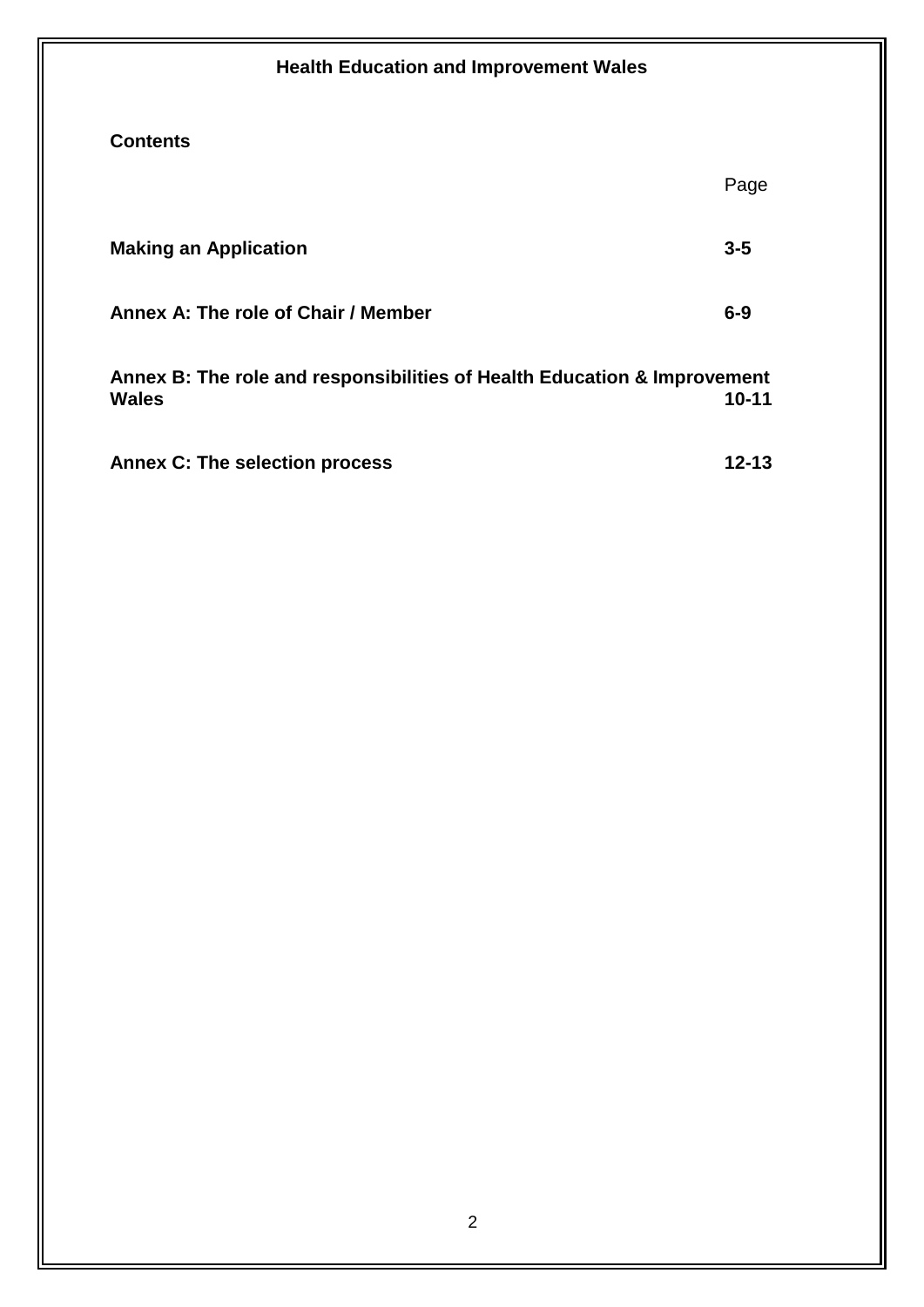### **Making an application**

Thank you for your interest in the appointment of six Independent Members to the Board of Health Education and Improvement Wales (HEIW). The Independent Members will be required to participate as a full member of the Board setting the strategy for the organisation. In addition you will be expected to constructively challenge, to participate actively in the decision-making process of the Board, and to scrutinise the performance of the Executive in meeting agreed goals and objectives.

The attached Annexes provide details on the role of the Independent Members and the person specification, the role and responsibilities of HEIW and the selection process.

To make an application please visit the Welsh Government public appointment website here [https://cymru-wales.tal.net/vx/lang-en-GB/mobile-0/appcentre-3/brand-](https://cymru-wales.tal.net/vx/lang-en-GB/mobile-0/appcentre-3/brand-2/candidate/jobboard/vacancy/7/adv/)[2/candidate/jobboard/vacancy/7/adv/.](https://cymru-wales.tal.net/vx/lang-en-GB/mobile-0/appcentre-3/brand-2/candidate/jobboard/vacancy/7/adv/)

To apply for this role, click on the vacancy and click on 'Apply' at the bottom left hand corner. The first time you apply for a post, you will need to complete a registration form for the Welsh Government's online application system. You will only need to register once, and you will be able to keep yourself updated on the progress of your application, and any other applications you make, via your registered account.

Once you've registered, you'll be able to access the application form. To apply you will need to upload a personal statement and CV to the 'Reasons for applying' section of the online application form.

#### **Personal Statement**

The personal statement is your opportunity to demonstrate how you meet each of the criteria set out in the person specification. How you choose to present the information is up to you. However, you should aim to provide detailed examples that demonstrate how your knowledge and experience matches each of the criteria, and which describe what your role was in achieving a specific result. It will also benefit the selection panel if you can be clear which particular evidence you provide relates to which criteria. Providing separate paragraphs in relation to each criterion is common practice.

Please limit your personal statement to two pages. Your application may be rejected if you exceed this limit.

#### **CV**

Please ensure your CV includes brief details of your current or most recent post and the dates you occupied this role. Please identify any past or present Ministerial appointments.

#### **References**

Please provide two referees (employer and personal) who will be contacted for successful candidates only.

#### **Indicative timetable**

| Closing date: | 01/11/21 |
|---------------|----------|
| Shortlisting: | 08/11/21 |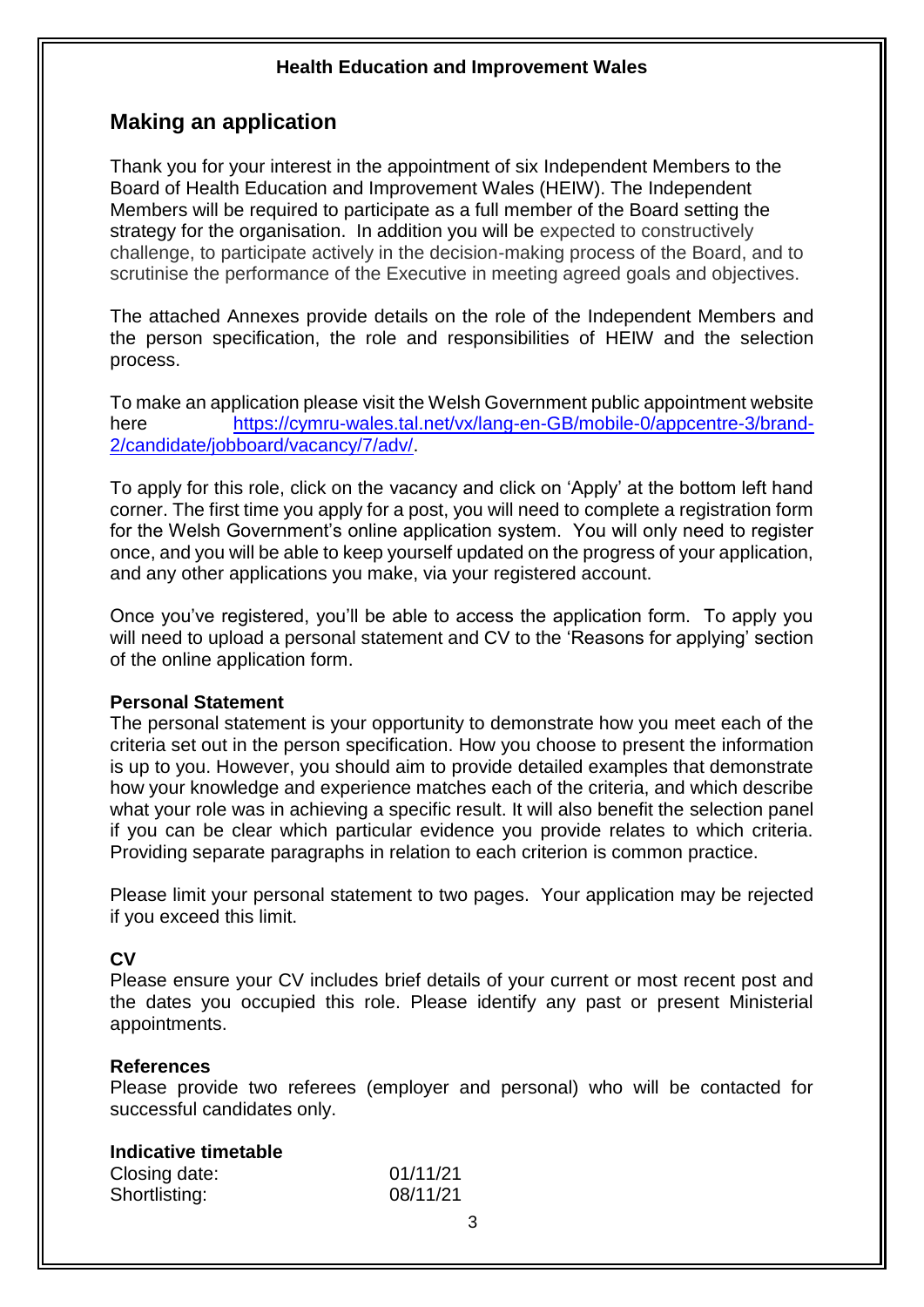Interviews: 06/12/21

#### **Diversity Statement**

The Welsh Government believes that public bodies should have board members who reflect Welsh society - people from all walks of life - to help them understand people's needs and make better decisions. This is why the Welsh Government is encouraging a wide and diverse range of individuals to apply for appointments to public bodies. Applications are particularly welcome from all under-represented groups including women, people under 30 years of age, black, Asian and minority ethnic people, disabled people, and lesbian, gay, bisexual and transgender people.

#### **Disability Confident**

The Welsh Government accepts the social definition of disability, in which it is recognised that barriers in society act to disable people who have impairments or health conditions or who use British Sign Language. We are committed to removing barriers so that all staff can perform at their best. The Equality Act 2010 uses the medical definition of disability ("a physical or mental impairment which has a substantial and long-term impact on a person's ability to carry out normal day to day activities").

We guarantee to interview anyone who is disabled whose application meets the minimum criteria for the post. By 'minimum criteria' we mean that you must provide us with evidence in your application which demonstrates that you generally meet the level of competence for the role and any qualifications, skills or experience defined as essential.

If you would like a guaranteed interview, please contact the Public Appointments team by email at [publicappointments@gov.wales.](mailto:publicappointments@gov.wales)

If you have an impairment or health condition, or use British Sign Language and need to discuss reasonable adjustments for any part of this recruitment process, please contact Public Appointments as above as soon as possible and a member of the team will contact you to discuss your requirements and any questions you may have.

#### **Contacts:**

For further information regarding the selection process, please contact:

Public Appointments Team Public Bodies Unit Email: [publicappointments@gov.wales](mailto:publicappointments@gov.wales)

For further information regarding the role of the HEIW and the role of Independent Member please contact Chris Jones, Chair of HEIW:

Email: Chris.D.V.Jones2@wales.nhs.uk

If you need any further assistance in applying for this role, please contact [publicappointments@gov.wales.](mailto:publicappointments@gov.wales)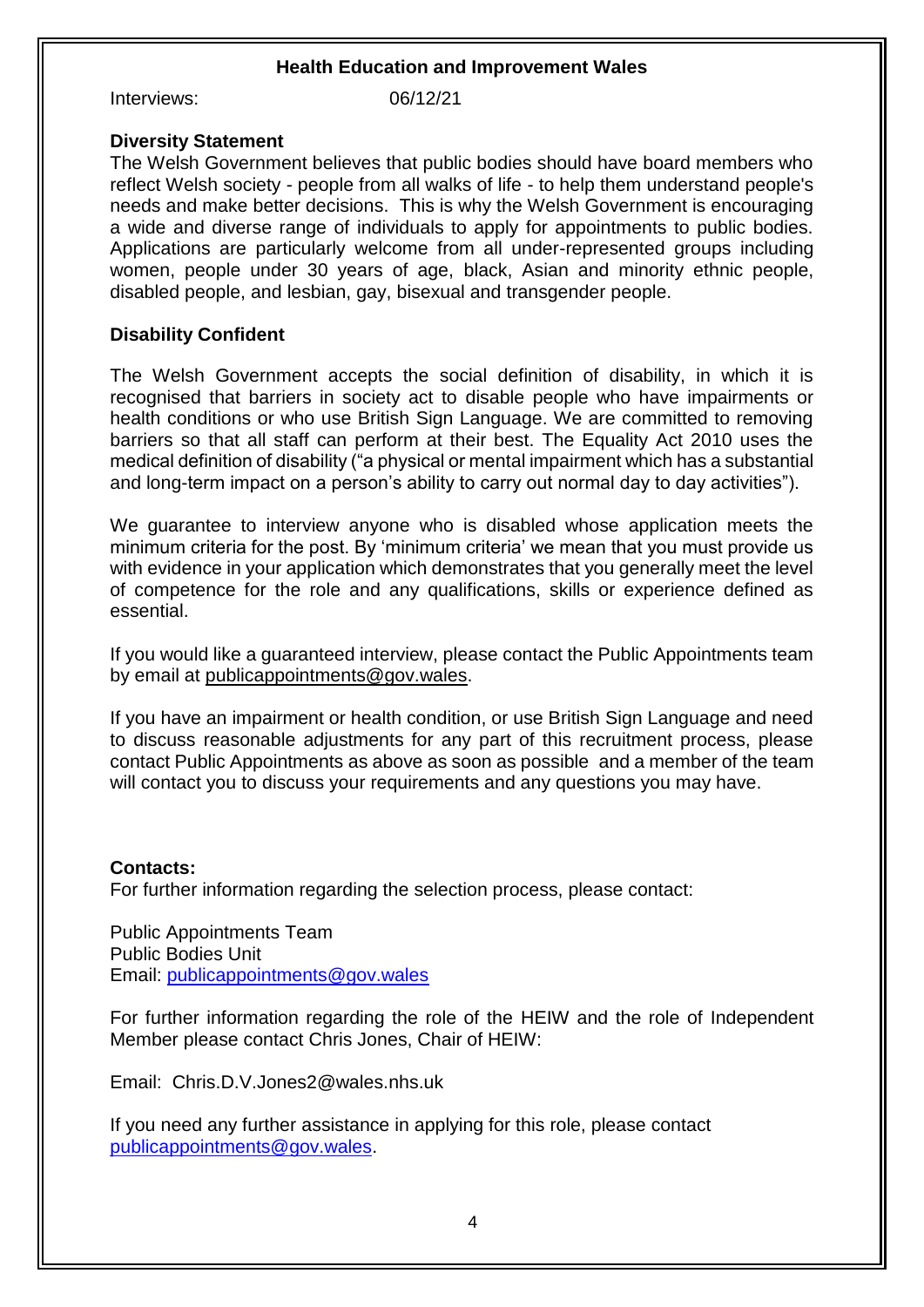For further information about Public Appointments in Wales, please visit [www.gov.wales/publicappointments](http://www.gov.wales/publicappointments)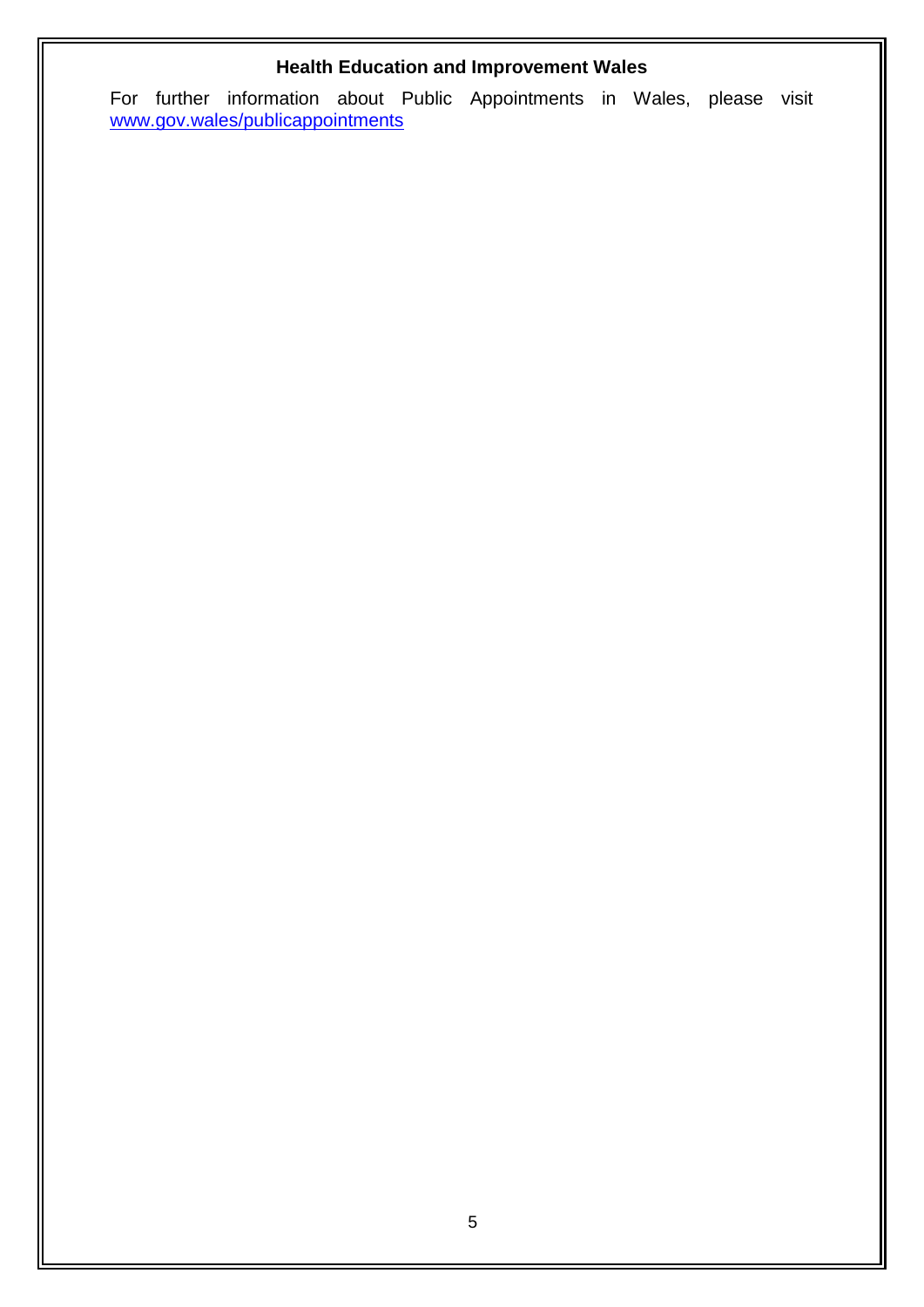#### **Annex A**

## **Appointment of Independent Member to Health Education Improvement Wales (HEIW)**

#### **Role description and person specification**

This is a great opportunity to use your skills and experience to support a strategic approach to developing the Welsh health workforce now and for the future, building a truly multidisciplinary approach to our health service.

The Board is responsible for ensuring HEIW's strategic directions is focussed on a Healthier Wales and to evidence the principles collectively and individually. The board is also expected to adhere to the Nolan seven principles of public life.

#### **Role and responsibilities**

In conjunction with the Chair and Senior Executive Team, the Independent Members of the Board are responsible for:

- establishing and taking forward the strategic aims and objectives of HEIW consistent with its overall purpose and within the policy and resources framework determined by the Minister for Health and Social Care;
- ensuring that the Minister for Health and Social Care is kept informed of any changes that are likely to impact on the strategic direction of HEIW or on the attainability of its targets, and of steps needed to deal with such changes;
- ensuring compliance with any statutory or administrative requirements in respect of the use of public funds; that it operates within the limits of its statutory authority and any delegated authority agreed with Welsh Government, and in accordance with any other conditions relating to the use of public funds; and that, in reaching decisions, it takes into account guidance issued by the Welsh Government;
- ensuring that it receives, reviews and scrutinises regularly, the effectiveness and efficiency of the financial information and quality of delivery of HEIW; that it is informed in a timely manner about any concerns as to the activities of HEIW; and that, where applicable, it provides positive assurance to the Minister for Health and Social Care that appropriate remedial action has been taken to address any such concerns;
- demonstrating high standards of corporate governance at all times, including by using appropriate Committees to help the Board to receive assurance and address key financial and other risks;
- ensuring a positive culture and promote the values and standards of conduct for the organisation and staff;
- appointing the Chief Executive officer to the organisation; and appointing the Executive Members to the Board.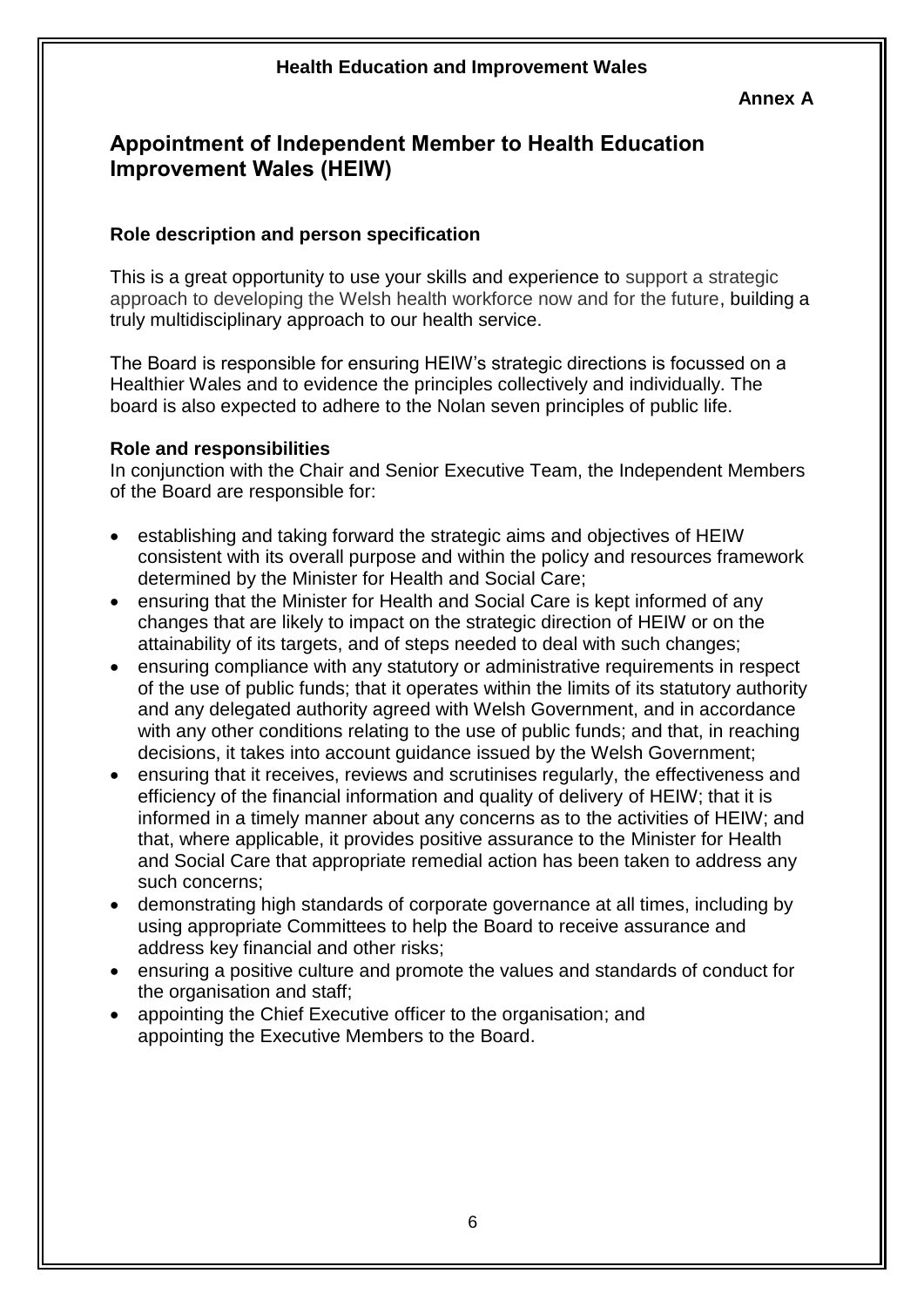#### **Person Specification**

#### **Essential Criteria**

To be considered, you must be able to demonstrate that you have the qualities, skills and experience of at least one of the following areas to meet the essential criteria for the appointment:

- experience of working in finance in either the public or private sector
- experience of working in the digital or business sector
- have a background in Health or Social Care and an understanding of the education and training priorities of HEIW

In addition you should have:

- An understanding of the issues and priorities that are important to Health Education and Improvement Wales and the ability to understand the role and work of Boards;
- Ability to hold others to account for their performance whilst maintaining a constructive relationship;
- Ability to think strategically and to exercise sound judgement on a range of sensitive and complex issues;
- Ability to analyse and interpret detailed information, for example detailed policy proposals or statistical information.
- Ability to demonstrate a sound understanding and commitment to the One Wales Public Service Values Good communication skills and the ability to engage and work in partnership with employees, employee representatives and stakeholders.
- An understanding and commitment to equality, diversity and championing inclusive practice.

#### **Welsh Language**

Welsh language skills at level 1 for reading and writing and 3 for speaking and understanding are deemed to be desirable for this role.

For the Independent Member, Welsh Language Skills are desirable. However, all candidates will be expected to display commitment towards the language and demonstrate leadership to strengthen bilingual service provision within the NHS in **Wales** 

#### **Key facts about the post**

Location: HEIW's main office is located at Ty Dysgu, Nantgarw, CF15 7QQ. The Board is currently undertaking its meetings virtually in accordance with public health advice. The position is under regular review. When physical meetings of the Board are re-convened, in accordance with public health advice, Board meetings will be located mainly in Ty Dysgu and also in various locations across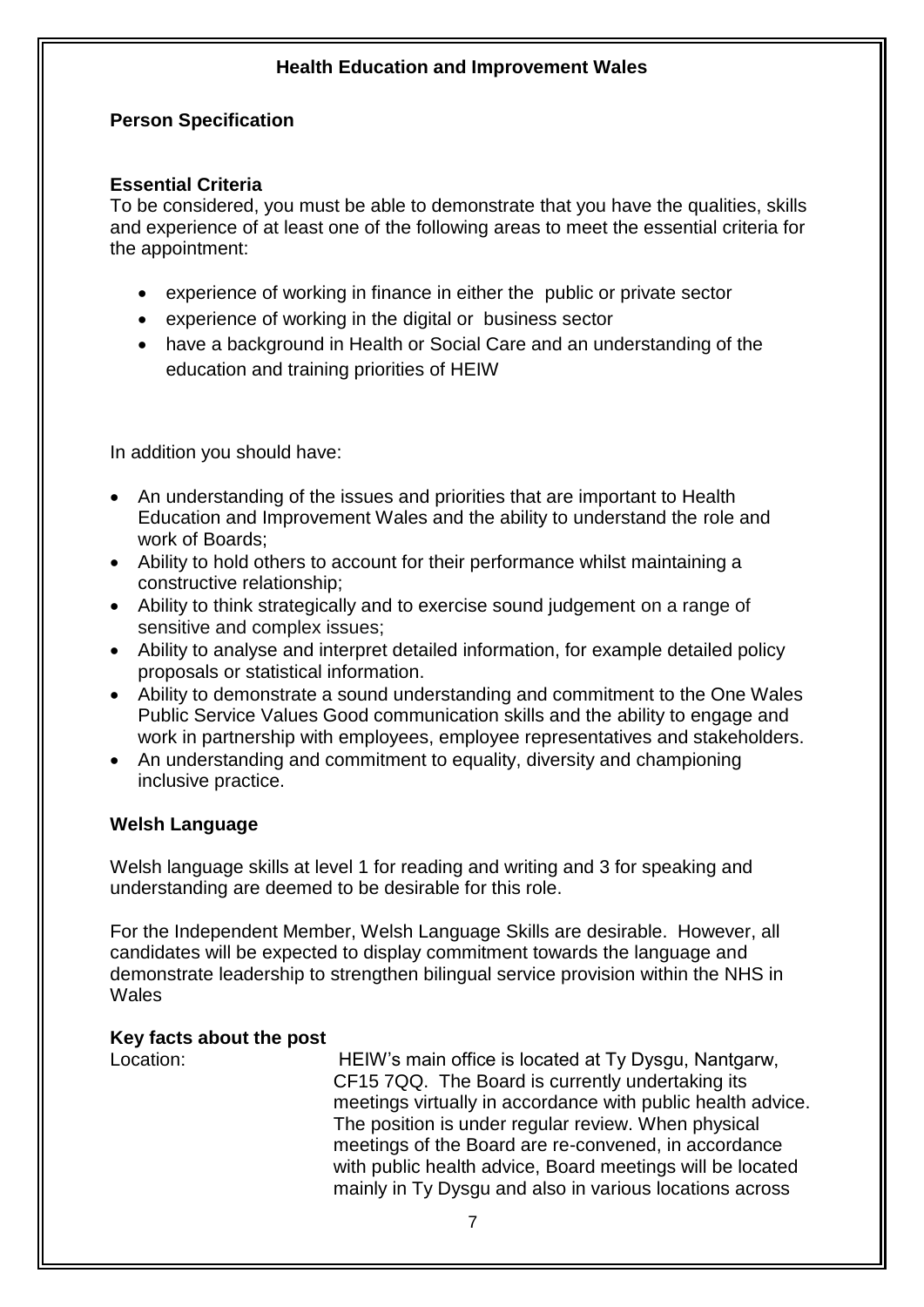| <b>Health Education and Improvement Wales</b> |                                                                                                                                                                                                                                                                       |
|-----------------------------------------------|-----------------------------------------------------------------------------------------------------------------------------------------------------------------------------------------------------------------------------------------------------------------------|
|                                               | Wales to reflect the organisation's national functions.<br>HEIW recognised that there may be instances where<br>remote working is necessary, and will proactively work<br>with Members to consider requests and put in place<br>arrangements on a case-by-case basis. |
| <b>Time Commitment:</b>                       | The post is based on a minimum commitment of four days<br>per month but this will be subject to organisational<br>demands and is often higher than the minimum<br>commitment.                                                                                         |
| Tenure of office:<br>Remuneration:            | Initial appointment of four years.<br>£9,360 per annum plus travel and other reasonable<br>expenses within reasonable limits.                                                                                                                                         |

#### **Eligibility**

A person shall be disqualified from appointment if he/she:

- a. has within the preceding 5 years been convicted in the UK, Channel Islands or the Isle of Man of any offence and has had passed on him/her a sentence of imprisonment (whether suspended or not) for a period of not less than 3 months;
- b. has been adjudged bankrupt or has made a composition or arrangement with his creditors unless the bankruptcy has been annulled or discharged, the terms of the composition or arrangements has been fulfilled or the debt have been paid in full and five years have elapsed;
- c. has been dismissed, otherwise than by reason of redundancy, from any paid employment with a health service body;
- d. is a person whose tenure of office as the chairman, member or director of a health service body has been terminated;
- e. is an employee of a Local Health Board, NHS Trust or Special Health Authority or has been employed by Local Health Board, NHS Trust or Special Health Authority in the last year.

Candidates should also note that membership of HEIW is a disqualifying office for membership of The Senedd Cymru under The Senedd Cymru Disqualification) Order 2020.

[The Senedd Cymru \(Disqualification\) Order 2020 \(legislation.gov.uk\).](https://www.legislation.gov.uk/uksi/2020/1255/schedule/made)

If you are successful, you will receive a letter from the Minister for Health and Social Services appointing you as an Independent Member of HEIW, which will confirm the terms on which the appointment is offered. Your appointment will be subject to a reference check undertaken by the Welsh Government's Public Bodies Unit and to a DBS check undertaken by the NHS Wales Shared Services Partnership. Attendance at the NHS Wales Independent Member Induction Programme is mandatory on appointment and you will be required to attend the next available course.

#### **Conflict of Interests**

When applying you will be asked to declare any private interests which may, or may be perceived to, conflict with the role and responsibilities as Independent Member of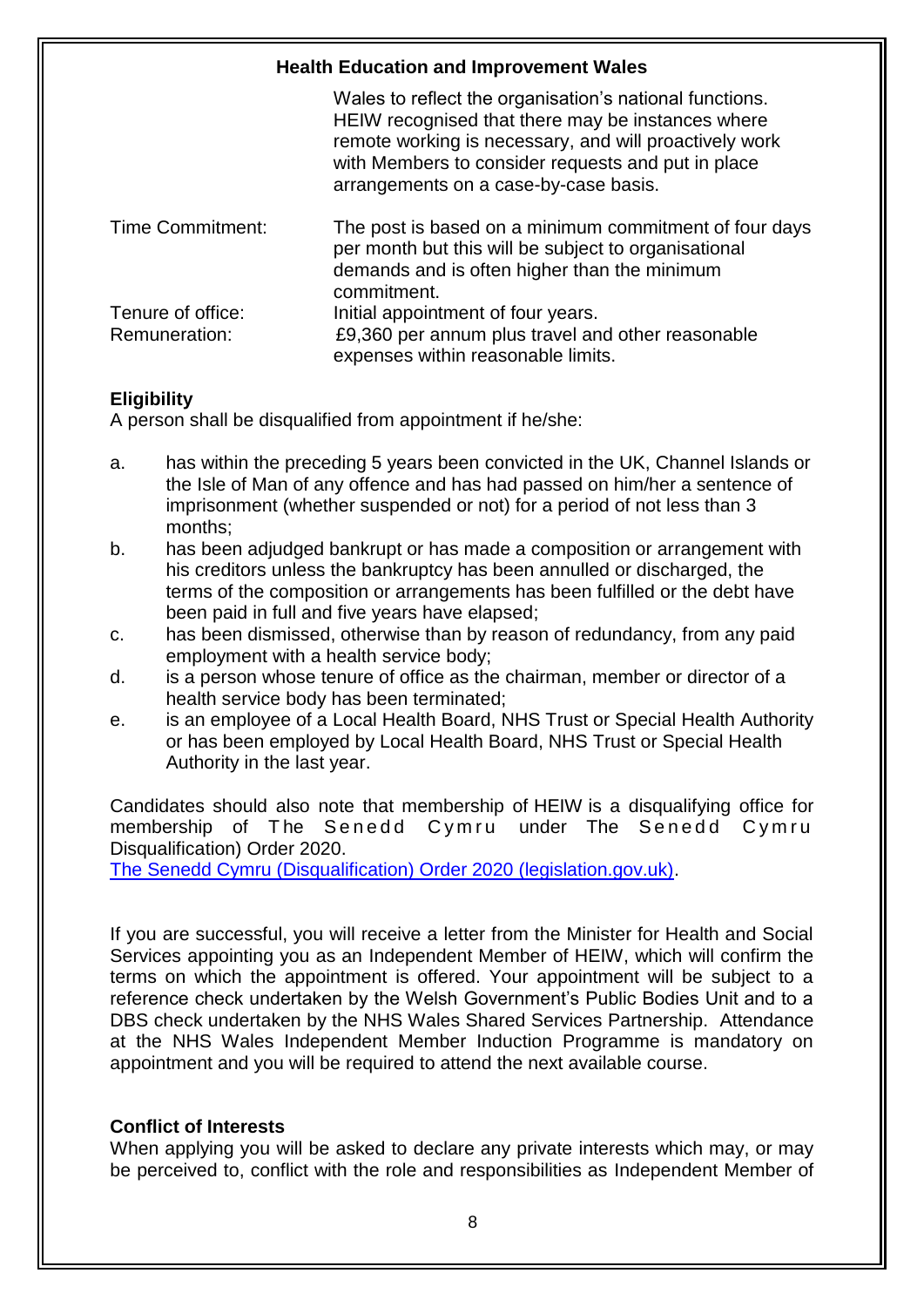HEIW, including any business interests and positions of authority outside of the role in HEIW.

Any conflicts of interest will be explored at interview. If appointed, you will also be required to declare these interests on a register which is available to the public.

#### **Due Diligence**

Welsh Government Public Bodies Unit will undertake due diligence checks on all candidates successfully sifted to interview. This will include, but not necessarily be limited to social media and Internet searches. As a result, you may be asked questions at interview in relation to any due diligence findings.

#### **Standards in public life**

You will be expected to demonstrate high standards of corporate and personal conduct. All successful candidates will be asked to subscribe to the Code of Conduct for Board Members of Public Bodies, you can access this document at:

[https://www.gov.uk/government/publications/code-of-conduct-for-board-members-of](https://www.gov.uk/government/publications/code-of-conduct-for-board-members-of-public-bodies)[public-bodies](https://www.gov.uk/government/publications/code-of-conduct-for-board-members-of-public-bodies)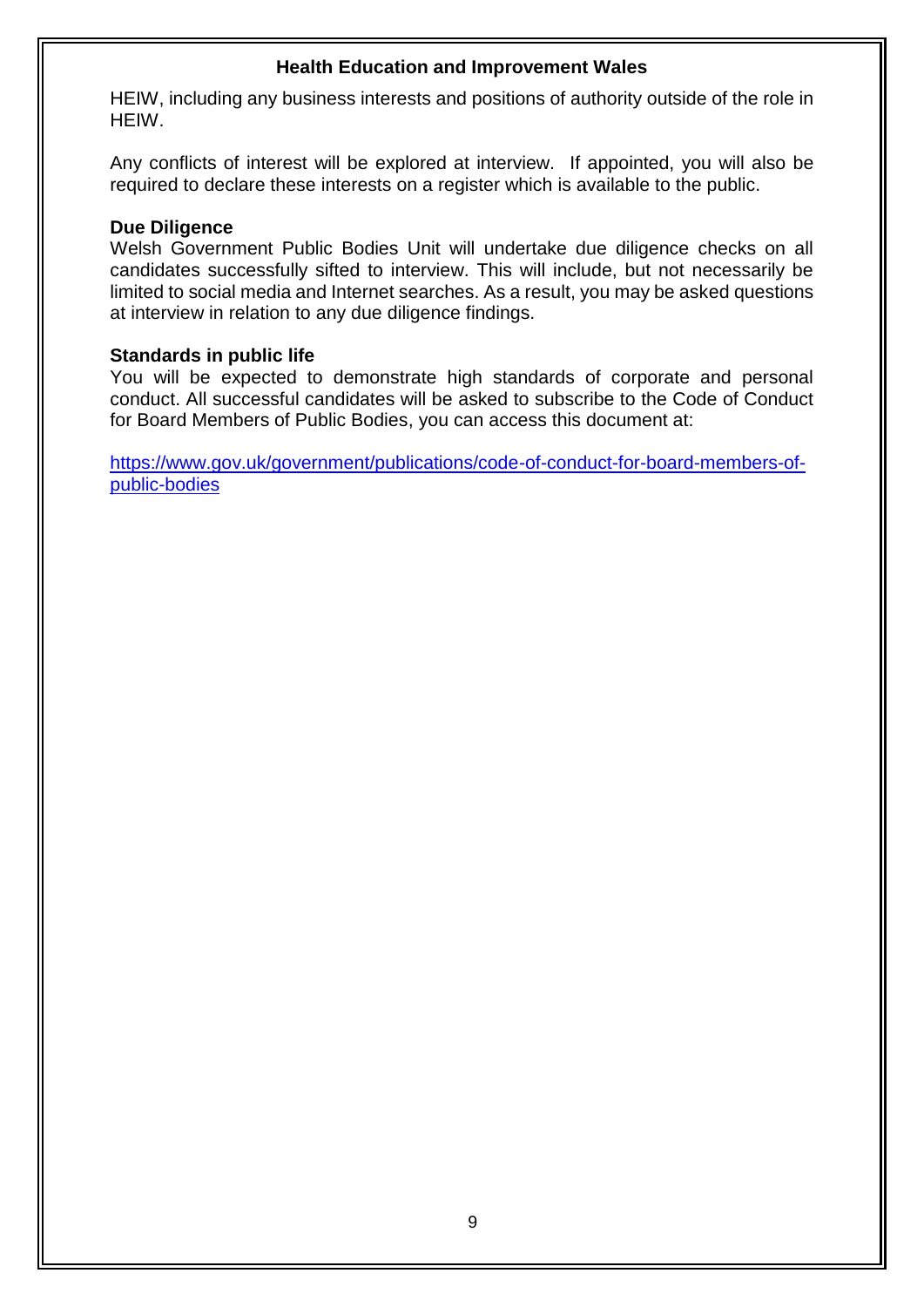#### **Annex B**

### **The role and responsibilities of Health Education and Improvement Wales (HEIW)**

#### **Background**

Health Education and Improvement Wales (HEIW) is a Special Health Authority established in October 2019 which alongside the Welsh Health Boards and Trusts became the eleventh member of the NHS Wales family.

**HEIW's principal role is to take a** strategic approach to developing the Welsh health workforce for now and for the future. Its functions include:

**Workforce intelligence** – HEIW is the central, recognised source for information and intelligence about the Welsh health workforce;

**Workforce planning** – HEIW provides strategic leadership for workforce planning, working with health boards/trusts and the Welsh Government to produce a forward strategy to transform the workforce to deliver new health and social models of service delivery;

**Education commissioning, planning and delivery – HEIW utilises its** funding to ensure value for money and the provision of a workforce which reflects future healthcare needs;

**Quality management** – HEIW quality manages education and training provision ensuring it meets required standards, and improvements are made where required;

**Supporting regulation** – HEIW plays a key role representing Wales in liaison with regulators, working within the policy framework established by the Welsh Government. HEIW also undertakes, independently of the Welsh Government, specific regulatory support roles;

**Leadership development** – HEIW establishes the strategic direction and delivery of leadership development for staff within NHS Wales at all levels; Careers and widening access – HEIW provides the strategic direction for health careers and the widening access agenda, delivering an ongoing agenda to promote health careers;

**Workforce improvement** – HEIW provides a strategic leadership role for workforce transformation and improvement, and delivers within its functions an ongoing programme to meet that role;

**Professional support for workforce and organisational development (OD) in NHS Wales** – HEIW supports the professional workforce and OD profession within Wales.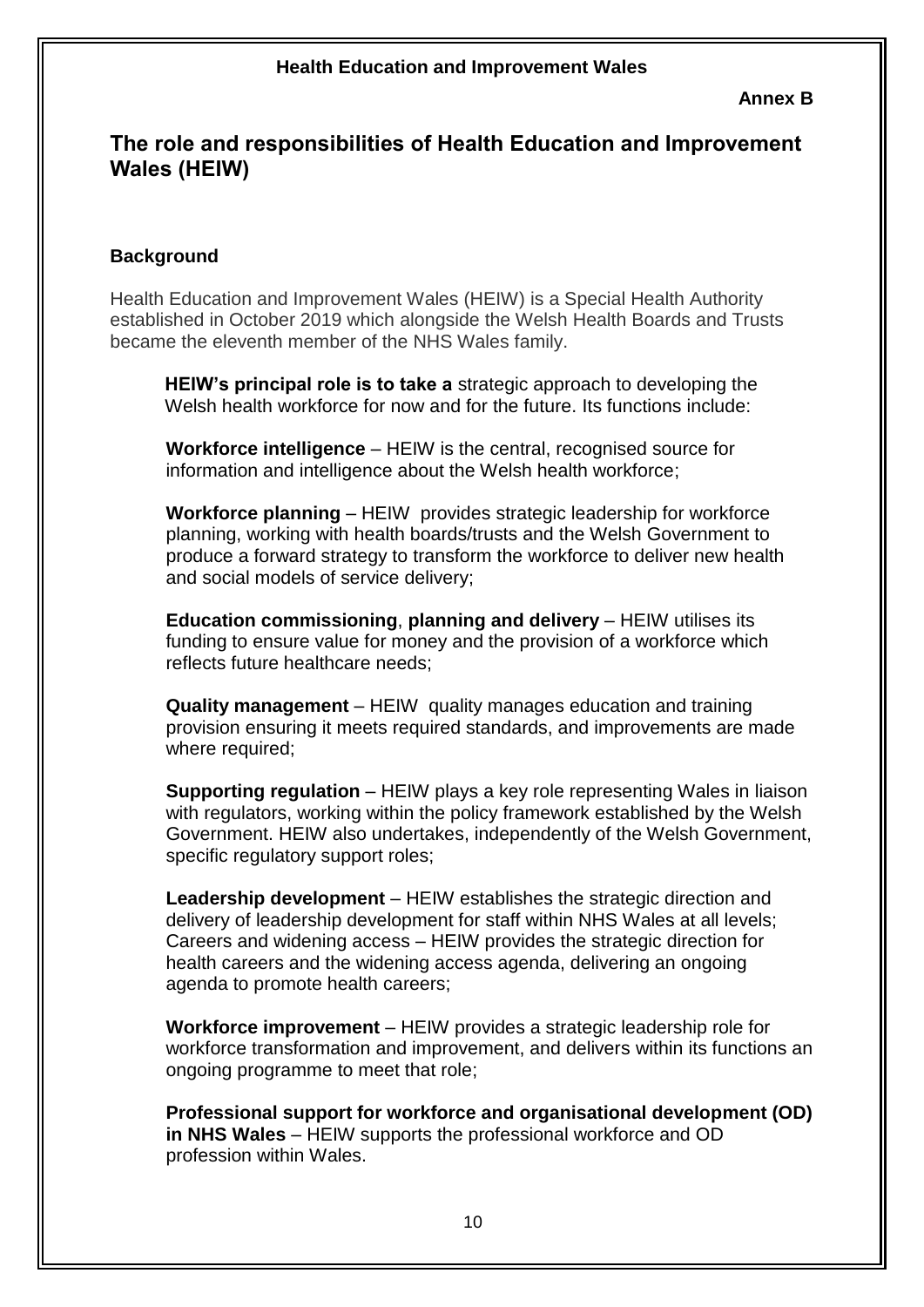#### **Boards Role**

HEIW was established as a Special Health Authority in October 2018. The HEIW Board has twelve members, with seven Independent Members, including the Chair, and five Executive Director Members, including the Chief Executive.

The Board of HEIW is accountable for Governance, Risk Management, and Internal Control.

The Board sits at the top of our governance and assurance system. It sets strategic objectives, monitors performance, agrees actions to achieve these objectives and ensures appropriate controls are in place and working properly. The Board also takes assurance from its committees and audits and against professional standards and regulatory frameworks. This includes ensuring that systems of risk management and assurance are robust and defensible.

Independent Members are required to live up to the highest ethical standards of integrity and probity and comply fully with the Code of Conduct. Independent Members should demonstrate through their behaviour that they are focussing on their responsibilities to citizens, the organisation and its stakeholders.

HEIW is committed to ensuring that the full diversity of Wales and its communities are reflected in its plans and delivery. To ensure this, it is the intention that the Board membership will reflect this.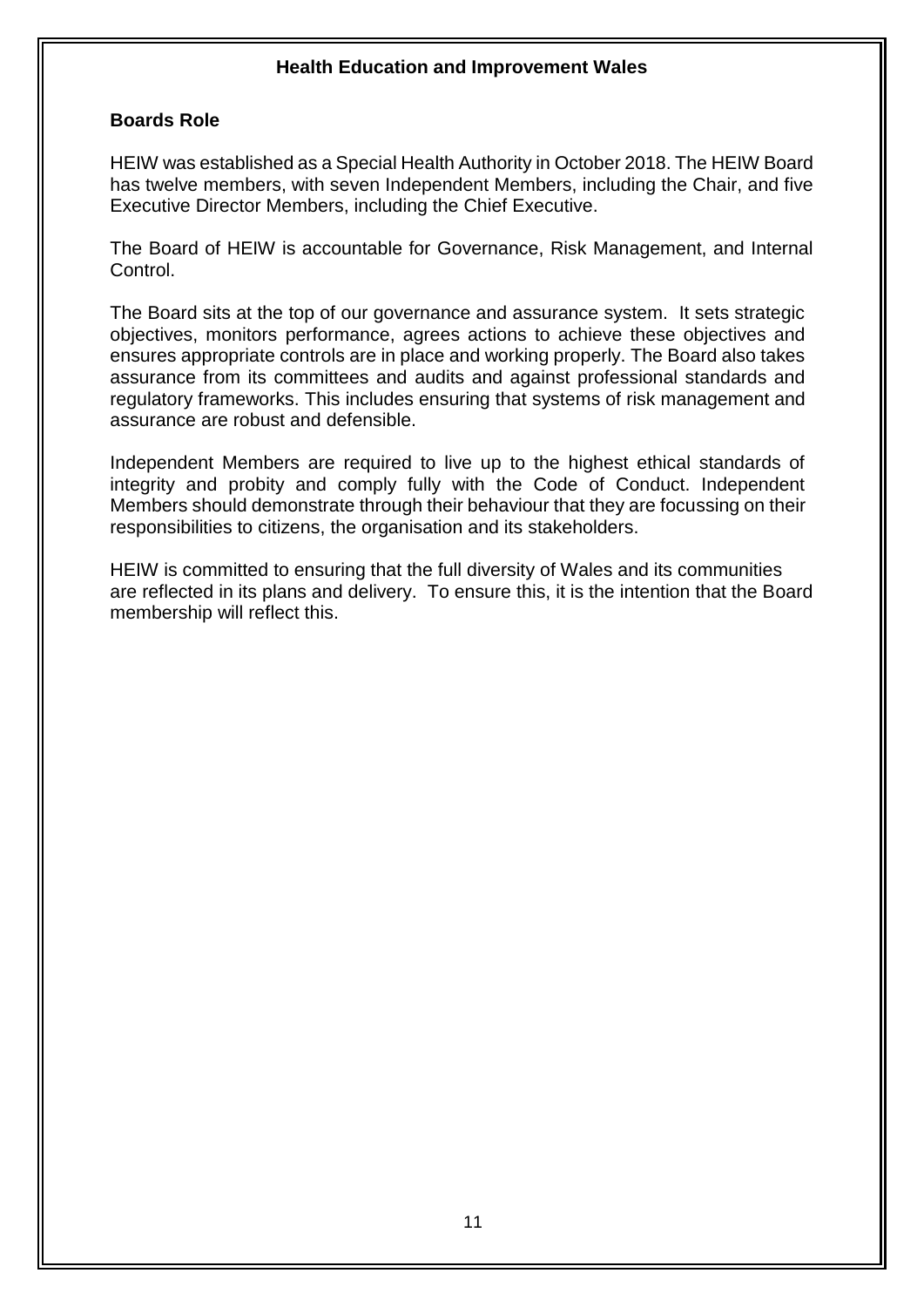#### **Annex C**

# **The selection process**

The interview panel will assess candidates' CVs and personal statements to determine who it believes best meet the criteria for the role, and who will be invited to interview. The panel will rely only on the information you provide in your CV and statement to assess whether you have the skills and experience required. Please ensure that you provide evidence to support how you meet all of the essential criteria.

The selection panel will be chaired by Chris Jones, Chair of HEIW, Ruth Hall, Independent Member of HEIW and Bernie Rees, former Chair of Hywel Dda University Health Board, as an Independent Panel Member. It will also include a member from the Welsh Government which is to be confirmed.

Your application may be "long-listed", subject to the volume of applications received, before it is passed to the shortlisting panel for consideration. You should be aware that in this situation, your application might not be considered in full by all of the panel.

We anticipate that on 08/11/21, the panel will have decided who will be invited for interview on 06/12/21.

The panel will select for interview only the strongest applicants who it feels have demonstrated that they best meet the criteria set out in the person specification. However, if you have applied under the guaranteed interview scheme **and you meet the minimum essential criteria** for the post, then you will also be invited for interview.

If you are invited to interview and if the interview date is not already provided in this information pack, we will aim to provide you with as much notice as we can of the interview date. If you are unable to make the arranged interview date, we will endeavour to re-arrange it but it might not be possible due to time constraints within the appointment timetable or selection panel availability.

You will receive email communication from Welsh Government's application centre to let you know whether or not you have been invited to be interviewed.

If invited to interview, the panel will question you about your skills and experience, asking specific questions to assess whether you **meet the criteria** set out for the post.

Candidates who the panel believe are 'appointable', will be recommended to Ministers who will make the final decision. The Minister may choose to meet with appointable candidates before making a decision. If she/he does, she/he will meet all candidates and in the presence of the panel chair or their nominated representative. There will be a time gap between interview and a final appointment decision being made. Candidates who have been interviewed will be kept informed of progress.